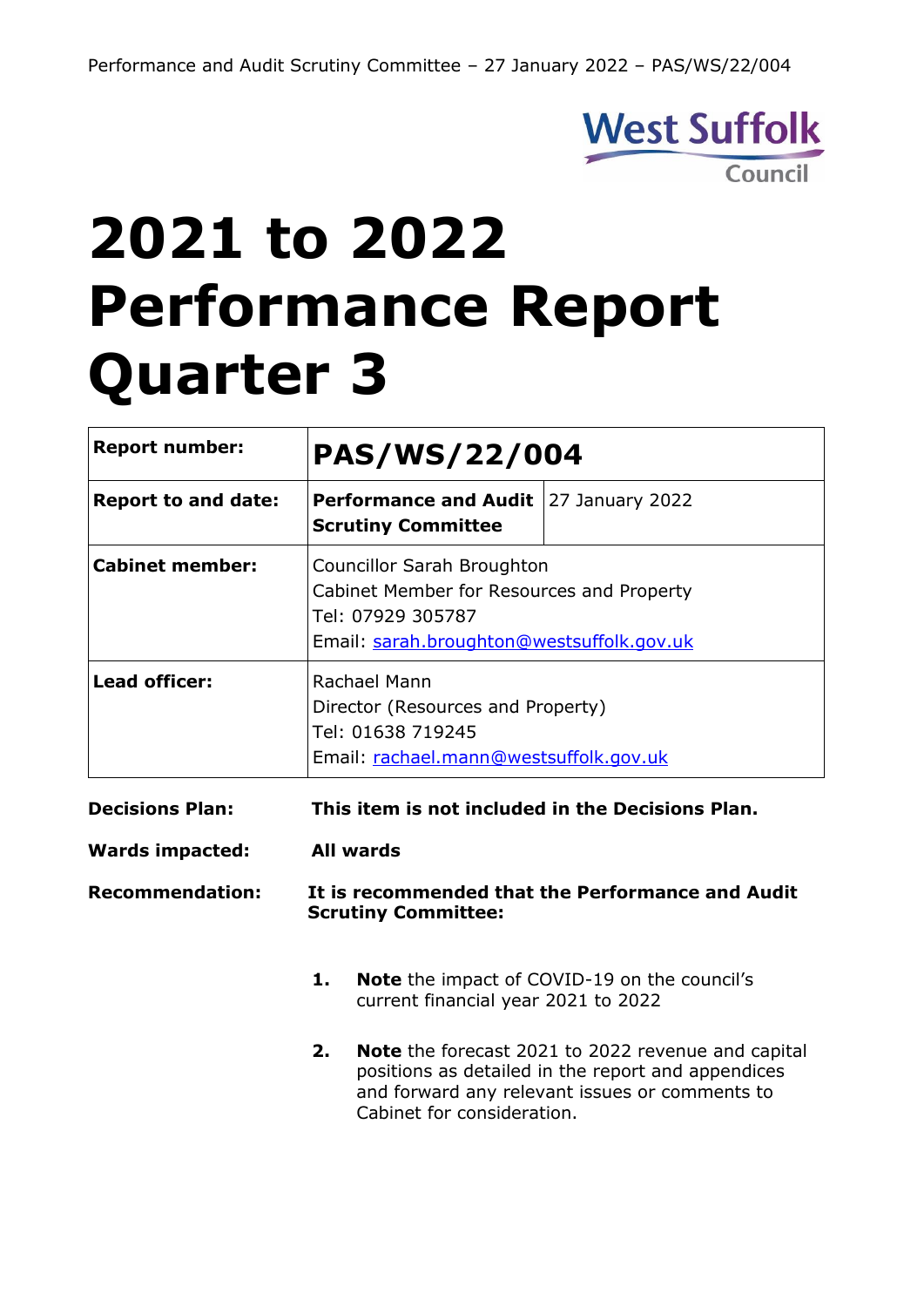# **1. Context to this report**

- 1.1 The performance management framework seeks to enable greater understanding of progress towards the council's strategic priorities, as well as giving insight on the delivery of the large range of day-to-day services to the residents of West Suffolk.
- 1.2 The purpose of the evolution and development of the performance management framework is to ensure that performance information supplied to the Performance and Audit Scrutiny Committee, Cabinet and Leadership Team clearly shows:
	- progress towards strategic goals
	- insight on initiatives that will ensure future progress
	- areas that require decisions and actions to keep on track to their goals
	- items with a significant level of risk associated with them
	- flexibility in approach allowing the escalation of performance successes and challenges
	- the relationship between performance indicators and financial delivery.

## 1.3 **COVID-19 impact**

- 1.4 Since the outbreak of COVID-19 in the UK, a number of events have occurred which have had a significant impact on West Suffolk Council's financial position. Some of these have been restrictions imposed by government that have affected West Suffolk Council's investments and services; and others have been announcements of government financial support.
- 1.5 Whilst the vaccination programme and the government's roadmap to recovery are currently on track, the ongoing effects of the pandemic are still very uncertain. The recent emergence of the Omicron variant and the move to Plan B by the government, means that the degree of uncertainty around the impacts on the district are likely to continue for the foreseeable future.
- 1.6 On 21 December 2021 central government announced a new set of funding for business grants to the hospitality and leisure sector. This funding is split between a national scheme (up to £6,000 per business) and a new amount of Additional Restrictions Grant funding where criteria are set at the district level. The amount of funding and definition of the national scheme have yet to be clarified.
- 1.7 The council has played its part in responding to COVID-19, in supporting businesses and the most vulnerable as well as running essential services. The monthly, now bi-monthly, returns to the Department for Levelling Up, Housing and Communities (DLUHC), formerly the Ministry for Housing, Communities and Local Government (MHCLG), have detailed the financial impacts of COVID-19, and generally the forecast impacts have remained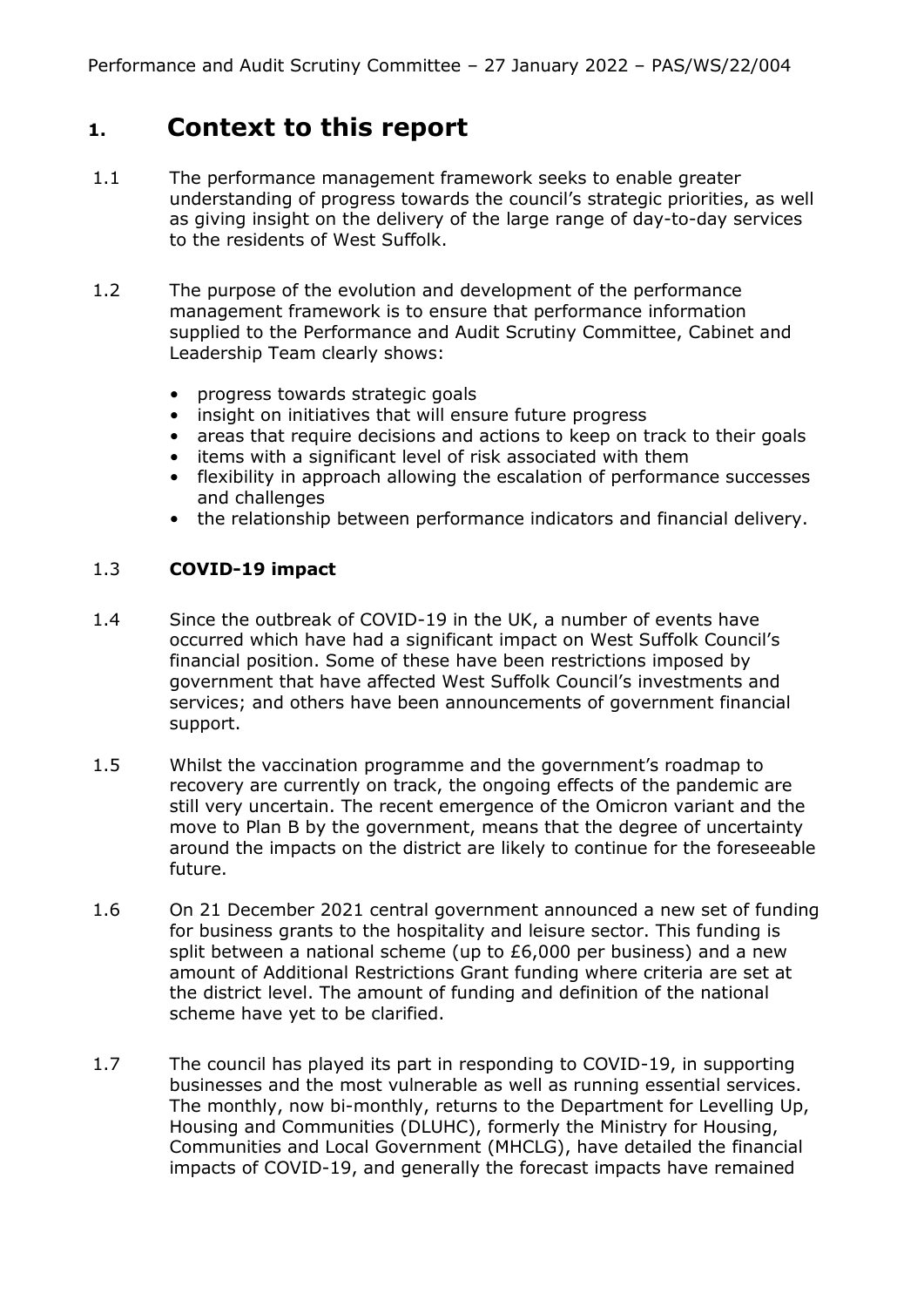consistent on a month by month basis. The latest submission, covering the period from April 2021 to November 2021, shows a total impact of £4.3 million (costs of £1.8 million and lost income of £2.5 million). It should be noted that these are required to be gross figures and therefore an element of the additional costs such as internal staff redeployment, grant funded costs and cost savings have also been factored into the figures.

- 1.8 Funding of these additional COVID-19 related costs has been achieved through the work of the council, utilising existing budgets, delivery of COVID-19 related initiatives within existing resources, and external grants. This means the forecast year end position shows these variances to reduce to an overall balanced position. The council's approved budgets for 2021 to 2022 included estimated COVID-19 related pressures of around £1.1 million, plus the confirmed 2021 to 2022 Local Authority COVID-19 Support Grant £871,000, giving an overall provision of £2 million. This provision is now proposed to be utilised in order to achieve a balanced budget position, taking into account the General Fund contribution as set out at 1.9 below.
- 1.9 Whilst the overall level of the council's General Fund and reserve will be reassessed in the light of the pandemic, at the time of writing around £360,000 of the £1,506,000 budgeted contribution to the General Fund is proposed to be utilised in order to fund the remaining forecast deficit. The Council's financial position and ability to reduce the impact where possible has been helped by previous financial planning and the creation of the West Suffolk Council as well as quick and effective action to reduce costs as guidance and infection rates changed.
- 1.10 COVID-19 and our response to it has consequently impacted on a number of our local performance indicators – most noticeably around housing and homelessness, income indicators and our aged debt amount. Within these figures, the income generated by the council in the current financial year through sales, fees and charges has reduced by £2.5 million, mitigated to a certain extent by the sales, fees, and charges compensation from central government. Further details of the financial impacts of COVID-19 can be found in appendix F.
- 1.11 The level of debt over 90 days has been a focus for management during the year. Quarter 3 data shows that this now stands at a total of £978,244. This is an improvement of £68,173 on the Quarter 2 figure. Commercial Property debt makes up £670,678 (68%) of this position and £477,139 of this debt relates to just 3 tenants. We are continuing to work very closely with all of our tenants to clear outstanding rent arrears. **Exempt Appendix J** shows the split of the Aged Debt by service area and a split of the commercial property debt.
- 1.12 In addition to the cost pressures and income losses outlined above, the pandemic has also impacted the council's ability to collect Council Tax and Business Rates, especially during lockdown periods. Quarter 3 data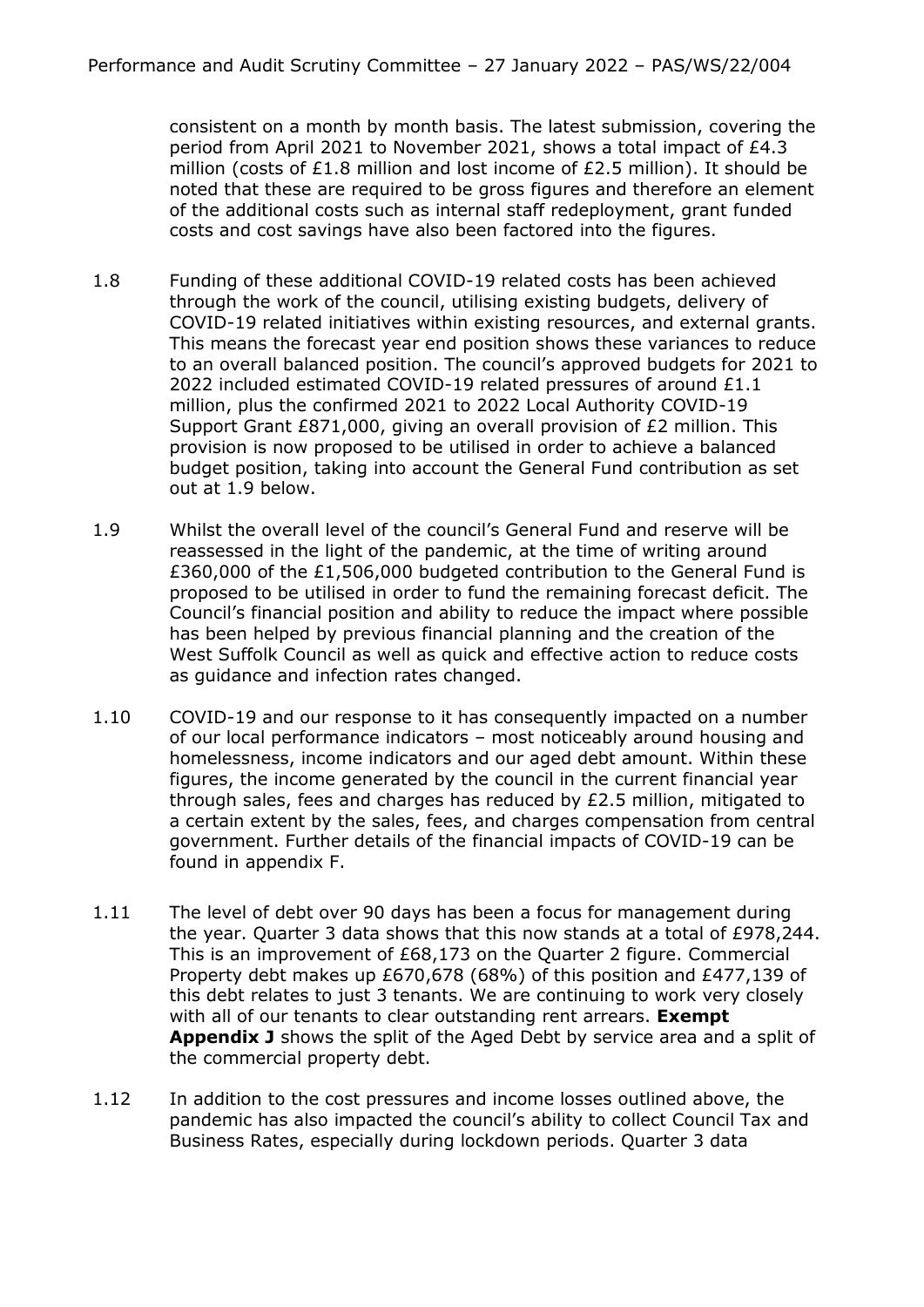continues to show that collection is recovering as payment plans are honoured and outstanding arrears are starting to be settled.

- 1.13 Whilst we welcomed the financial support that the Government has announced to local authorities for spending pressures, administrative impacts and lost income compensation, this will not fully cover the additional cost of our response to COVID-19 and income losses. In order to close the budget gap for the current year the council will need to utilise a proportion of its earmarked reserves and general fund balance in the short term as set out in 1.8 and 1.9 above.
- 1.14 The impact of COVID-19 is likely to be felt for years to come as the council will need to make provision in its medium-term budget plans for the impact on the collection fund deficits, recovery to pre-covid income and expenditure levels and the replenishment of its earmarked reserves and general fund balances.

# **2. Quarter 3 Performance**

- 2.1 This report shows the quarter 3 performance and forecast year-end financial position for West Suffolk for 2021 to 2022.
- 2.2 The attached appendices detail the performance as follows:

## **Appendix A: 2021 to 2022 performance indicators – commentary**

This appendix shows a high-level summary of the council's budget monitoring forecast position for revenue, capital and reserves, and draws out a number of key performance indicators at strategic priority level.

#### **Appendices B to E: Performance indicators by strategic priority**

These appendices support Appendix A and include more detail around how the council is performing against each strategic priority and corporate day to day service delivery.

## **Appendix F: Income and expenditure report**

This appendix shows the current revenue forecast position across West Suffolk, analysed across the different categories of income and expenditure.

## **Appendices G to H: Financial performance**

These appendices contain the financial forecast positions for the council in respect of capital and earmarked reserves.

## **Appendix I: Strategic Risk Register**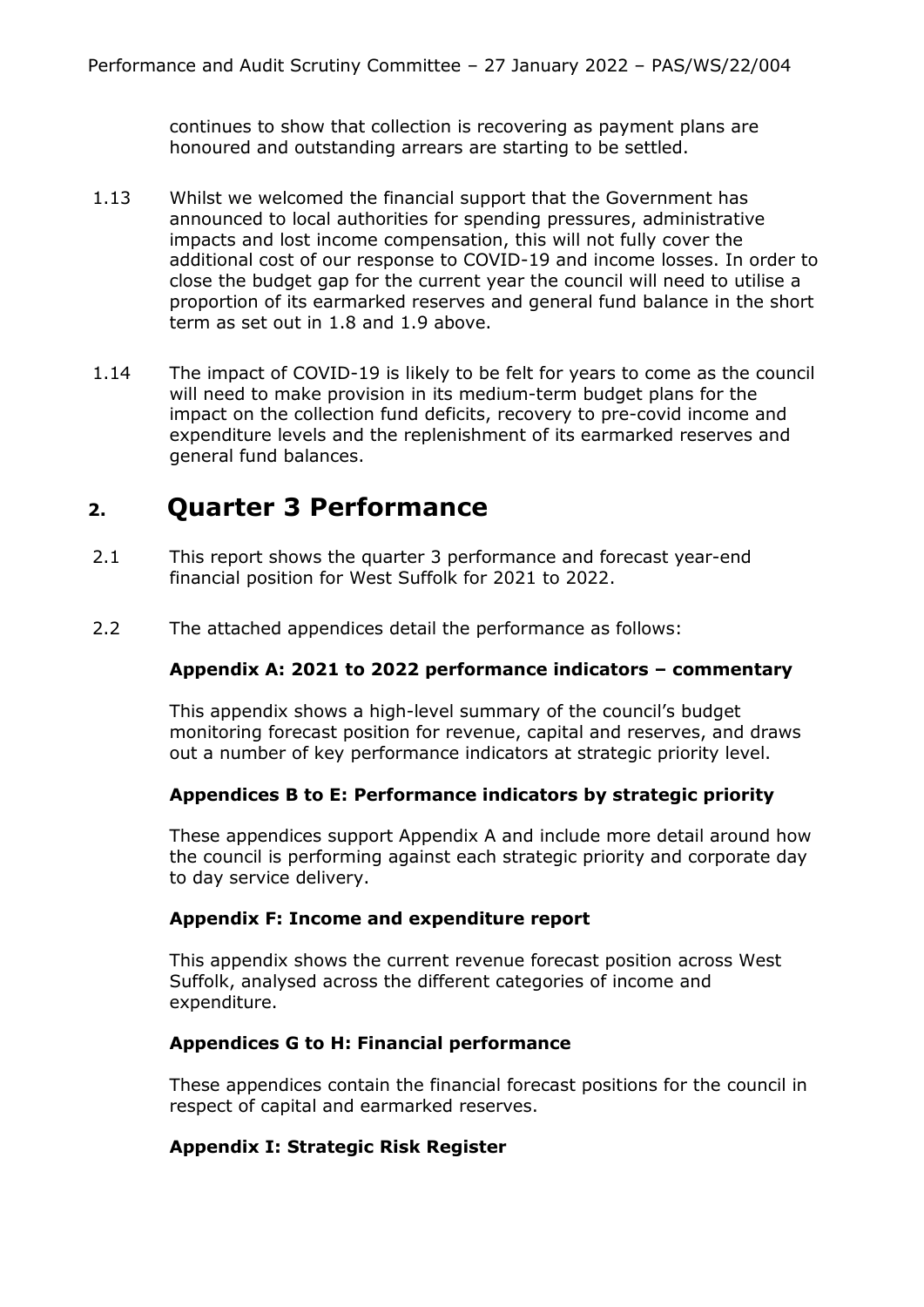This appendix contains the revised West Suffolk Strategic Risk Register, further details are set out in section 6 of this report.

## **Exempt Appendix J: Aged debt over 90 days**

This appendix contains summary information regarding the current levels and types of outstanding debt over 90 days owed to the Council. **This appendix is exempt as it contains details of some individual debtor balances in order to facilitate review by this committee.**

## **3. Performance Summary**

3.1 The following table shows the quarter 2 performance status for all indicators, grouped by strategic priority and corporate day to day service delivery, and is further detailed in appendices A to E.

| <b>Summary of key performance indicators</b> |                                        |                                                  |                                                     |                                   |  |  |
|----------------------------------------------|----------------------------------------|--------------------------------------------------|-----------------------------------------------------|-----------------------------------|--|--|
| Quarter 3 - 1 September to 31 December 2021  |                                        |                                                  |                                                     |                                   |  |  |
| <b>Appendix and</b><br>strategic<br>priority | Green:<br>on or<br>exceeding<br>target | Amber:<br>below<br>target<br>within<br>tolerance | Red:<br>below<br>target,<br>outside of<br>tolerance | Data<br>only<br><b>indicators</b> |  |  |
| <b>B</b> : Inclusive<br>growth               | 1                                      | 0                                                | 0                                                   | 1                                 |  |  |
| C: Families and<br>Communities               | 3                                      | 1                                                | 4                                                   | 3                                 |  |  |
| D: Housing                                   | 3                                      | 1                                                | 0                                                   | 1                                 |  |  |
| E: Day to day                                | 18                                     | $\overline{4}$                                   | 4                                                   | 5                                 |  |  |
| <b>Totals:</b>                               | 25                                     | 6                                                | 8                                                   | 10                                |  |  |

3.2 The increased number of metrics that are falling below target relate to the issues raised in section 1.3 above.

Note: Appendix A is a summary of appendices B to E.

## **4. Financial outturn summary**

4.1 The current revenue outturn position shows a balanced forecast year end position. This position takes account of the £2 million provision for the effects of COVID-19 in the 2021 to 2022 approved budget, based on £1.1 million anticipated pressures and utilisation of the £0.9 million Local Authority COVID-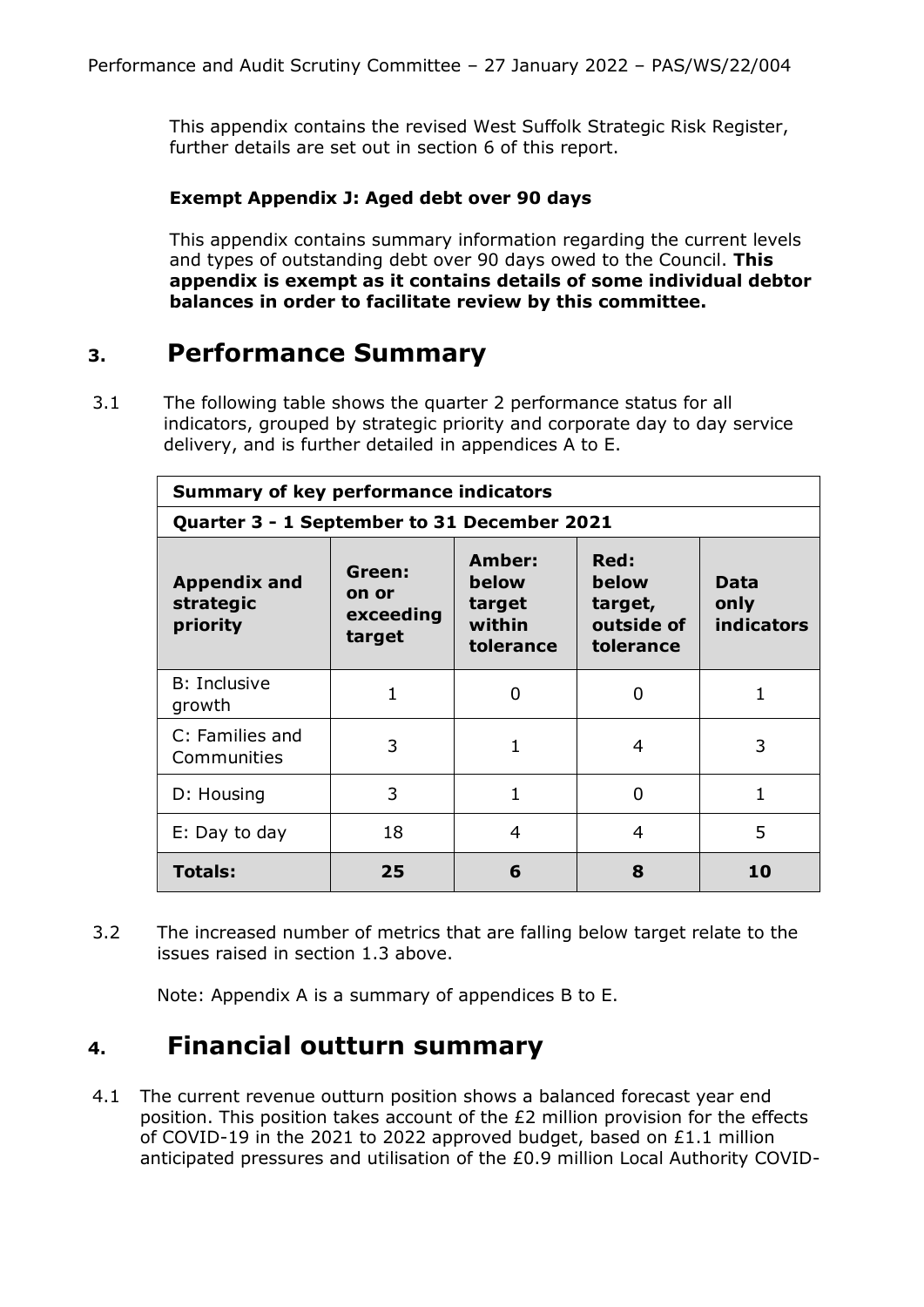19 support grant. This balanced budget position currently assumes around £360,000 is also being met from the council's general fund.

4.2 Within this balanced position, £4.3 million can be directly attributed to the impact on council income services and the emergency responses to the challenges caused by the continuing effects of COVID-19, as demonstrated by the following graph.



4.4 As demonstrated by the graph below, the council has been able to mitigate the £4.3 million deficit caused by the COVID-19 pandemic by utilising government grant funding, and through reductions in expenditure, some of which can be directly linked to the effects of the lockdowns.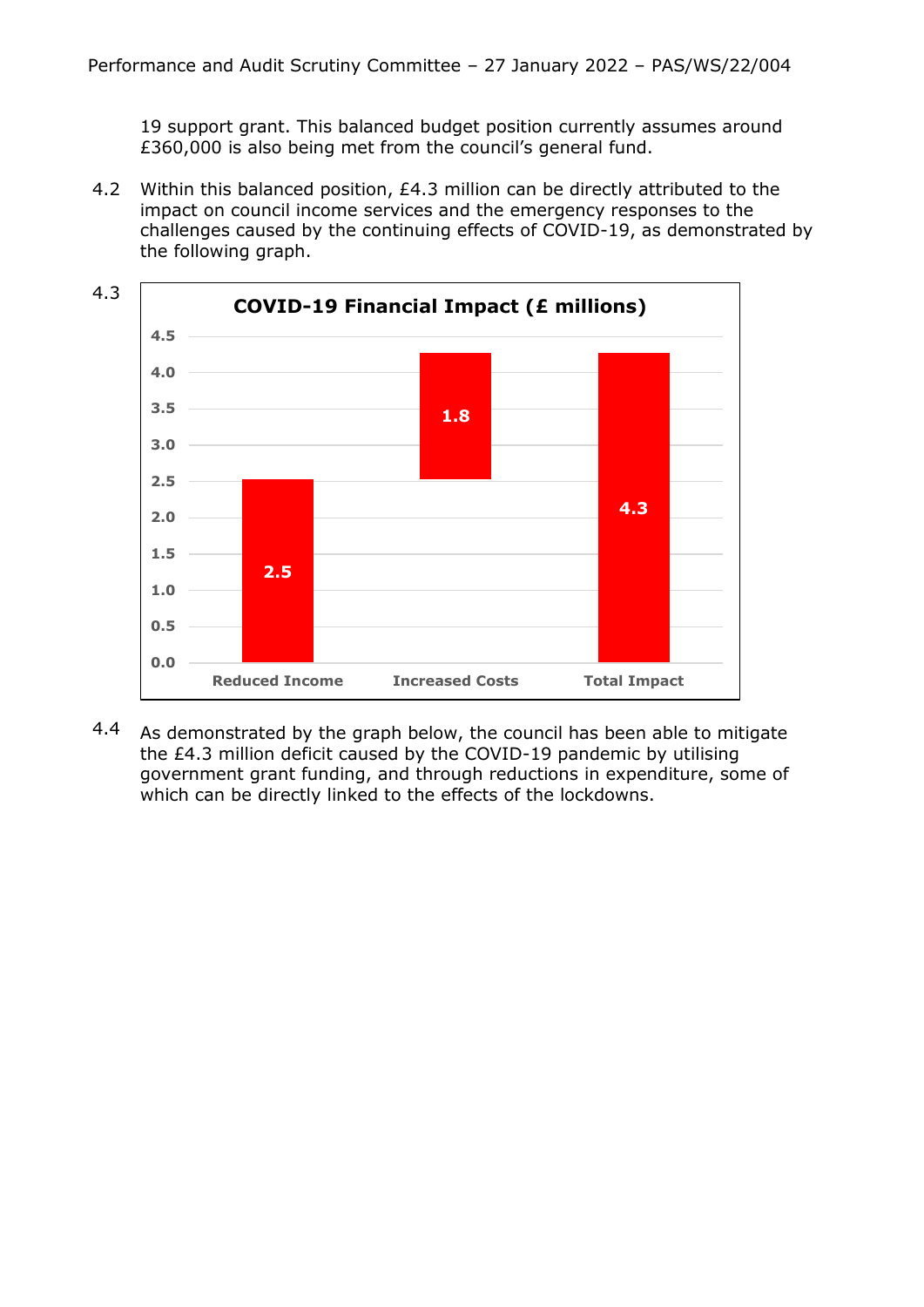

4.6 A summary by income and expenditure type can be found in appendix F, with comments for significant variances. Government grant funding includes increased assumptions in respect of the Sales, Fees and Charges compensation as a result of reduced income forecasts in areas such as Car parking, plus additional funding for various COVID-19 initiatives such as the Suffolk Outbreak Management Plan.

## 4.7 **Capital programme**

The council is forecasting to spend £32.9 million of its capital budget of £50.0 million for 2021 to 2022, with proposed carry forwards of £16.9 million as a result of project timings. Further detail by individual capital project can be found in appendix G.

#### 4.8 **Earmarked reserves**

The council's forecast balance on earmarked revenue reserves at the end of the financial year is **£33.5 million** after Section 31 grant adjustments (see below), against a budgeted closing balance of **£31.7 million**. This forecast net under-utilisation is primarily as a result of additional contributions to the capital project financing reserve as a result of reduced borrowing and minimum revenue provision due to project timings  $(E1.5 \text{ million})$ , additional contributions to the Invest to Save reserve in respect of the pension scheme contribution adjustment, and additional Lifelink contributions that will be fully committed to the scheme in the future. It also includes the proposed full utilisation of £871,000 of the COVID-19 reserve in order to fund COVID-19 related impacts.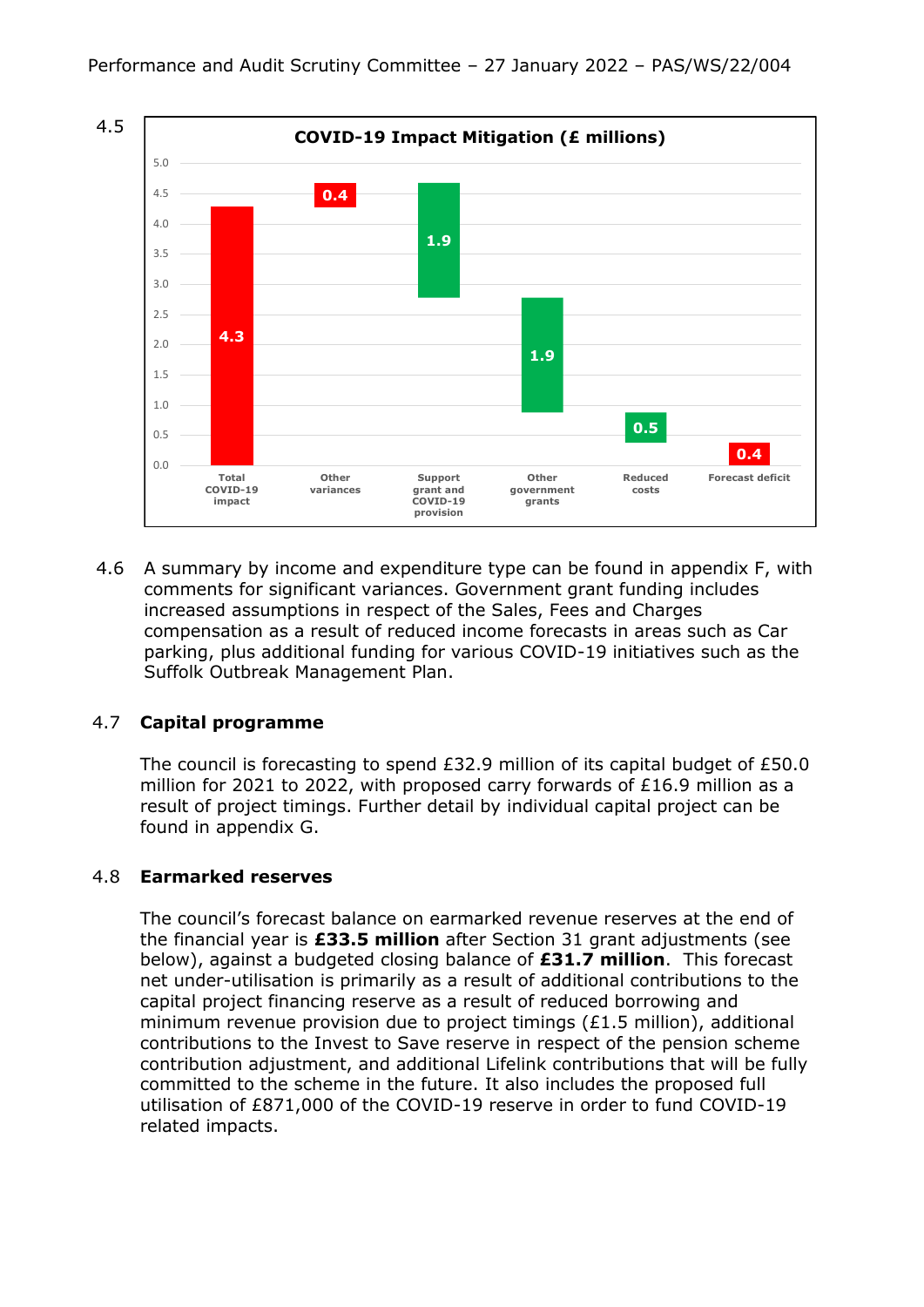- 4.9 This year end reserve position includes a £7.39 million adjustment in the business rates equalisation reserve, primarily relating to Section 31 grants from central government to cover the business rates foregone due to schemes introduced to counter the impact of the COVID-19 lockdown (that is, Retail, Hospitality and Leisure 12 months business rates holiday).
- 4.10 Details of the individual reserve balances and movements during the year can be found in appendix H.

# **5. Consultation and engagement**

5.1 This report and the figures and commentary therein have been compiled by the Finance team in consultation with the relevant budget holders, services and Leadership Team.

## **6. Risks**

- 6.1 The West Suffolk Risk Register is a document that records all known strategic risks that may impact the ability to deliver services and performance of West Suffolk Council. Each risk is described and the relative inherent impact and probability of the risk coming to pass is estimated. The actions and controls that are undertaken to mitigate this risk are then laid out resulting in a revised residual impact and probability estimate.
- 6.2 The challenges presented by the COVID-19 outbreak and accompanying lockdown have obviously impacted all of the risks contained in the register. In order to provide focus for the urgent risks presented a dedicated section has been added to appendix I for COVID-19 specifically – risk reference WS00. The actions and controls are based around the development of county wide recovery plans. This is a developing position and will be defined in greater detail as these plans are devised.
- 6.3 The West Suffolk Strategic Risk Register is updated regularly by the Risk Management Group. The Group is comprised of service representatives, including Health and Safety, supported by a director and the portfolio holder for Resources and Property. Directors and/or service managers may be required to provide further information as requested by the group.
- 6.4 The aim of this process is to provide assurance that all strategic risk has been identified and that there are mitigating actions and controls in place to reduce these risks to an acceptable level.
- 6.5 At its most recent assessment on 13 January 2022, the Group reviewed the Target Risk, the risk level where the council aims to be, and agreed a